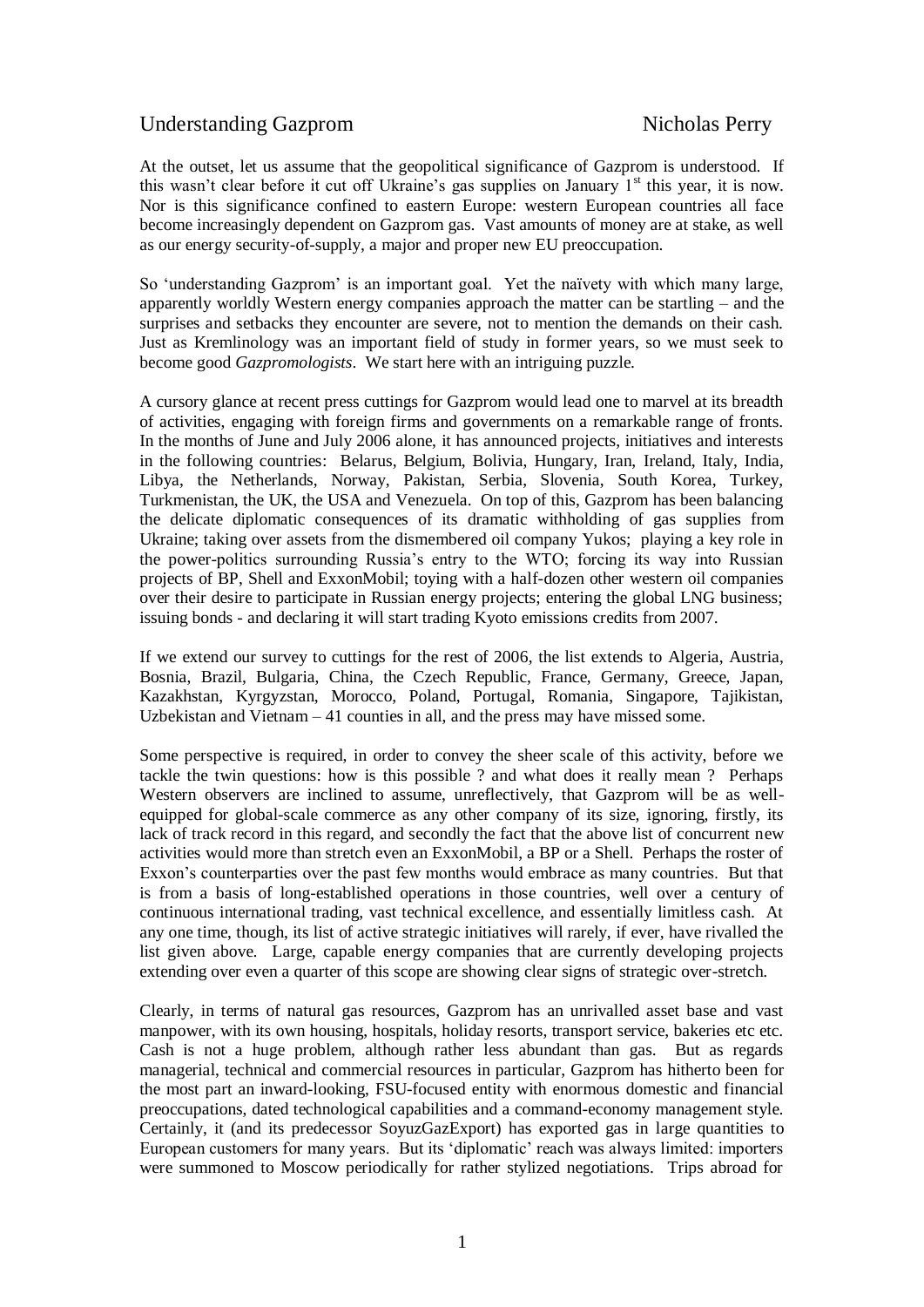Gazprom staff were strictly limited and carefully supervised, rather in the Soviet manner. There was no lack of basic commercial *nous* in the small group of export negotiators, but neither was this leading-edge financial expertise.

Accepting, then, that new outwards-directed commercial activity on the above scale is a phenomenon in need of explanation, what can be said ? Of course, the sudden appearance of Gazprom looming so large on so many radar screens has not passed without comment. It is as if a country never before possessing an international airline has suddenly requested landing slots at every airport around the world. This naturally excites interest. But nowhere have I seen the question raised, let alone answered – where do they get all the aircraft, the crews, the ground staff ?

To the extent that an explanation has anywhere been essayed, 'conventional wisdom' is that Gazprom has become no more and no less than a tool of Russian foreign policy, deploying the full outward-facing resources of the Russian state. There is merit in this observation: President Putin appointed Alexei Miller as Gazprom Chairman for this very purpose, and in the last three years Gazprom has become a limb of the multi-headed mega-agency that is the grouping of the Ministries for Foreign Affairs, Industry and Power Engineering, and Economic Development; the Federal Energy Agency; and the Russian Academy of Sciences. This certainly gives Gazprom access to greater executive resources.

Gazprom was always close to the political centre of post-Gorbachev Russia. Viktor Chernomyrdin (Prime Minister 1992-98) had his powerbase in Gazprom: the name of his party, "Our Home is Russia" is, in Russian, *Nash Dom, Rossiya*, but was widely called *Nash Dom, Gazprom*. How could it be otherwise, when Gazprom represents Russia's greatest single source of hard currency ?

This set-up is destined to continue: and it is widely reported the Gazprom is Putin's chosen vehicle for extending his power once his present term of office comes to an end. However, this inevitable closeness to the organs and resources of state still does not answer all the questions. Fairly specialized knowledge is required to pursue gas-industry initiatives both in their technical and their commercial dimensions – unlikely to spring immediately from the Ministry of Foreign Affairs. Nor does Gazprom outsource the staffing of strategic initiatives like this to foreign banks or consultancies (although of course these types of firm are used in specialised tasks such as share flotations). Nor has it drawn on large numbers of senior foreign staff from their very new, very small start-up offices in countries like the UK. *Where do they get all the aircraft ?*

Before offering our main thesis, we set out four other explanations, all of which contain insights that can add to our overall picture.

### *(a) What Gazprom is doing is not substantive*

As we shall see, there is a sense in which this may sometimes be correct. Before we consider the deeper strategy behind the multi-pronged initiatives, we should certainly acknowledge the *pro forma* aspect of much of Gazprom's formal dealings with the outside world. Partly out of curiosity, partly out of *politesse*, and partly "why not ? it costs nothing", Gazprom has always afforded to senior corporate visitors who show the appropriate degree of respect to their Moscow hosts a polite, even cordial reception, generally rounded off with the issue of a 'protocol', 'framework agreement' or 'memorandum of understanding'. The author had one such protocol himself when in Moscow. It had no practical implications to speak of, but sounded grand, and was ingenuously, not to say naïvely considered by my Chief Executive to be of great significance. (My Gazprom contacts found his enthusiasm highly amusing.) However, much of what is covered by the list of recent Gazprom activities goes far beyond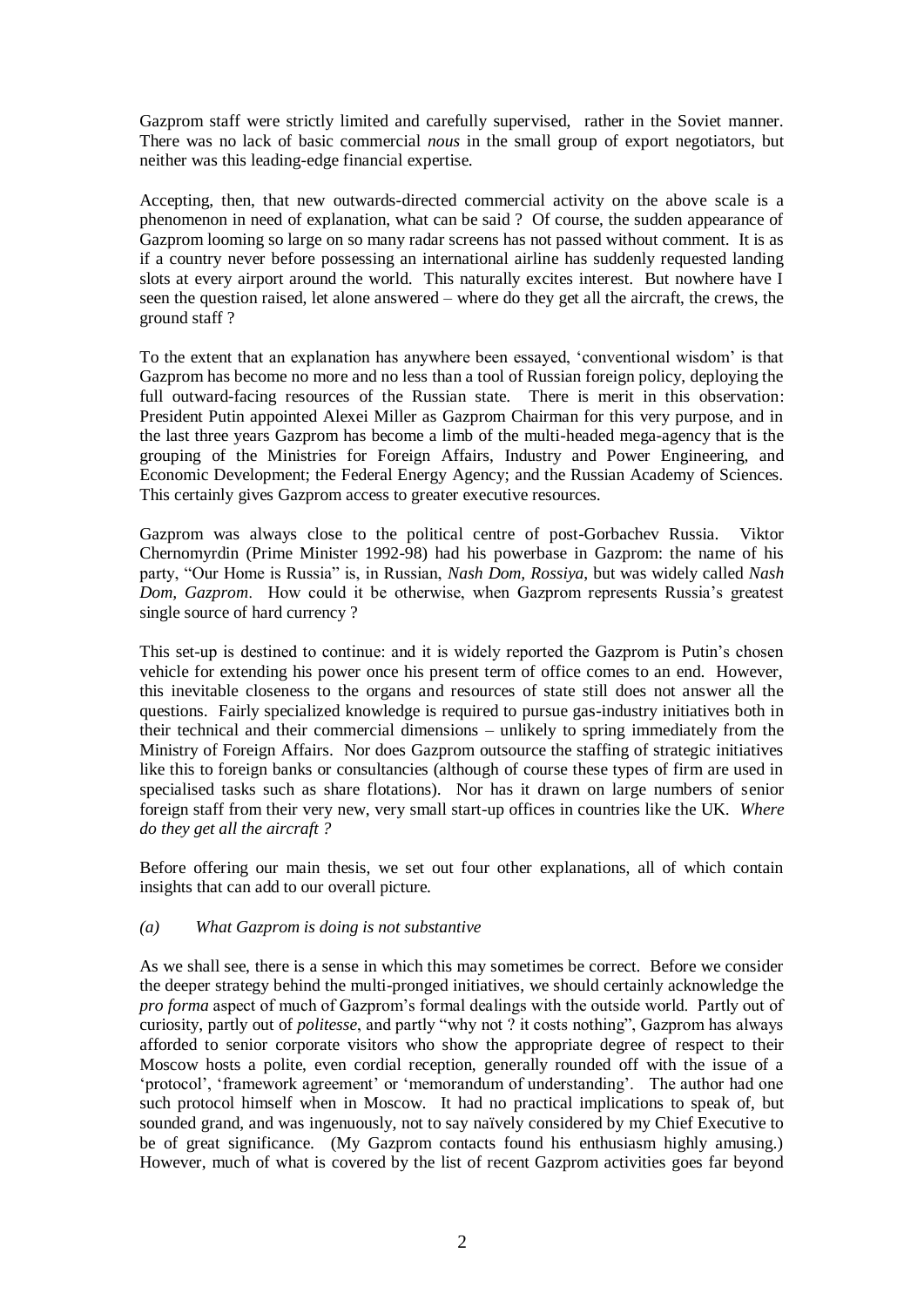the more-or-less passive observance of diplomatic niceties and toying with foreign executives. Genuinely creative effort is involved.

# *(b) What Gazprom is doing doesn't require major resources*

In one important sense – cash - this is often absolutely correct. Gazprom has no intention of paying for anything it can get others to pay for, as foreign suitors will quickly discover. The bulk of any capital expenditure, as well as the technology, for any Gazprom joint-venture project is expected from the other partners. In this it is no different to many resource-rich, cash-poor players, of course: but it is the requirement for one particular resource, namely senior executive bandwidth to manage all the strategic initiatives, that is not mitigated by getting others to foot the bill.

# *(c) Companies and countries everywhere are desperate to do business with Gazprom*

This is not in doubt: and it certainly makes life easier for Gazprom itself, particularly on the cash front, as indicated. Even companies whose hopes have been perennially thwarted, whose beliefs in 'exclusive relationships' with Gazprom have proved unfounded, whose willingness to part with cash has been extensively exploited, still come back for  $-$  and get  $$ more of the same. Thus, Gazprom will frequently be knocking on open doors when it advances its initiative – and it will be offered a large number of other opportunities on a plate.

# *(d) Initiatives are easier for Gazprom to mount, than for western companies*

Without getting into the fascinating area of what is meant by the Russian use of the term *initiativ*, we should certainly recognise some major differences between Russian and western corporate practices, not least of which are to be found in the areas of corporate governance. In important regards, senior Russian management work under far fewer constraints than their western counterparts – little need to consider the views of investors, for example, or jointventure partners: few formal budgetary, risk-management or accounting constraints; no need to consult the workforce; the ability to take a very long view: and this is all before one considers the basic Russian culture of top-down command. *Kto kovo ?*, 'who rules ?', the most important introductory question for a Russian, and the answer is clear: those at the top.

Which is not to say there is no bureaucratic burden: but the leadership of Gazprom can certainly act unilaterally, and thus (in principle) swiftly, to a greater extent than can western companies. However, this still doesn't give us the deeper explanation we require.

For this, we turn to Russian military doctrine. Let us immediately acknowledge that military terminology is frequently bandied around in business contexts (e.g. the word 'strategy' itself), and almost as frequently this is unsatisfactory, mostly because the user has no detailed military understanding. Here, however, we are attempting to draw precise parallels rather than colour our account with martial metaphors.

In the spirit of academic enquiry we shall eschew use of lurid battlefield similes. We shall also avoid use of the word 'enemy': but we fear that it will not be altogether possible to avoid giving offence in some quarters with military turns of phrase, for which we apologise in advance.

\* \* \* \* \* \* \* \*

It is important to recognise the background to our advocacy of analysis from the military perspective. Firstly, Russian military doctrine has been fairly successful, by its own lights and on its home ground. So there is every reason why today's Russian energy strategists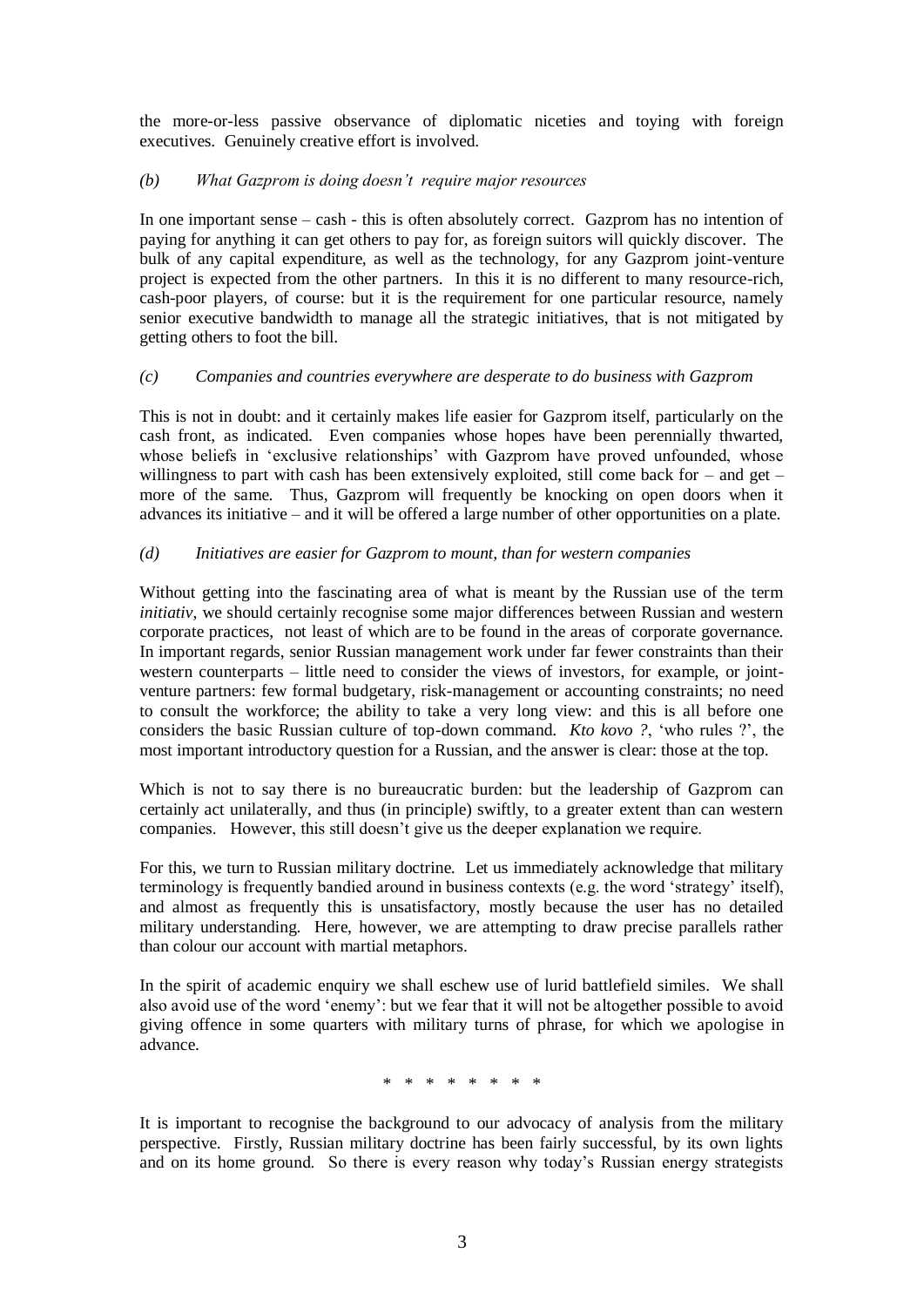should turn to it for inspiration. Secondly, it is inevitable that some of these very people are in fact well-acquainted with it already from their earlier incarnations in the Soviet era.

Thirdly, and often to the surprise of westerners, the evolution of Russian doctrine is a more open, collegiate, dialectic process than many would naturally associate with the closed society that has been Russia for very many years. Much debate takes place publicly, in accessible military journals (available to the west: again, no strategic surprises !). Russian strategists are well-accustomed to knocking ideas around, and thinking in creative, truly strategic ways – far more than will generally be found in western business circles, notwithstanding the weight of volumes on 'business strategy' published in the west. (You would not find a Russian falling for Michael Porter's renowned but bizarre maxim that there are only three generic strategies in business. Simplistic ideas like this will not get us far in understanding Gazprom.)

We start our account by reminding ourselves of the topography of much of Russia – the steppes, 'lone and level … boundless and bare". For two opposing armies in such terrain, everything about the field of conflict, including the disposition of the other side, is in plain view. Military doctrine for contests in such an arena will not, as western thinking has done, focus much on the relative defensive merits of the forward- and rear-slopes of hills, or the use of forests and valleys to conceal the line of march. It will rather confront a different problem: *how to gain advantage when all the pieces on the chess-board are plain for both sides to see* ?

With this as the central theme, it becomes apparent why traditional Russian excellence at chess has been attributed to their emphasis on addressing this problem. Also, and of more immediate relevance to our concerns, we can quickly understand the classic Russian military emphasis on tactical surprise. Because everything is out in the open, *there is no such thing as strategic surprise: but there can, and must, be tactical surprise*.

Let us at once make a fundamental application of this idea. There can be no strategic surprise whatsoever in finding Russia making uncompromising geopolitical capital from her huge natural resource-base. But as to tactical surprise, we should expect plenty: from cutting off supplies to Ukraine on the day Russia took the Chairmanship of the G8 (no coincidence, this; and no embarrassment over the explicit use of power) - to who-knows-what, in future.

So now to our main account, for which we must outline key aspects of the summation of Russian military doctrine, as honed over very many years.

- Russians are very cognisant of the depth of their resources (classically, territory and manpower) and have been adroit at trading space (and indeed manpower) for time and long-term advantage. They think 'in depth', looking at the field of contest in '4-D'.
- The goal of an advance is to be able to project forces that can operate with maximum freedom in the other side's rear areas.
- A large-scale advance is to be conducted with multiple axes along a very wide front or fronts, to be progressed simultaneously.
- When on the initiative, three factors are emphasised: speed, manoeuvre and firepower. Speed, or 'tempo of operations', is vital in order to 'condition the battlefield' in favour of the initiative, to force opponents to react, to show their hand, to make choices in conditions not of their choosing. Manoeuvre is used to maximise the effect of available resources by switching them quickly from sector to sector. Firepower is to be assembled by concentration and coordination of forces.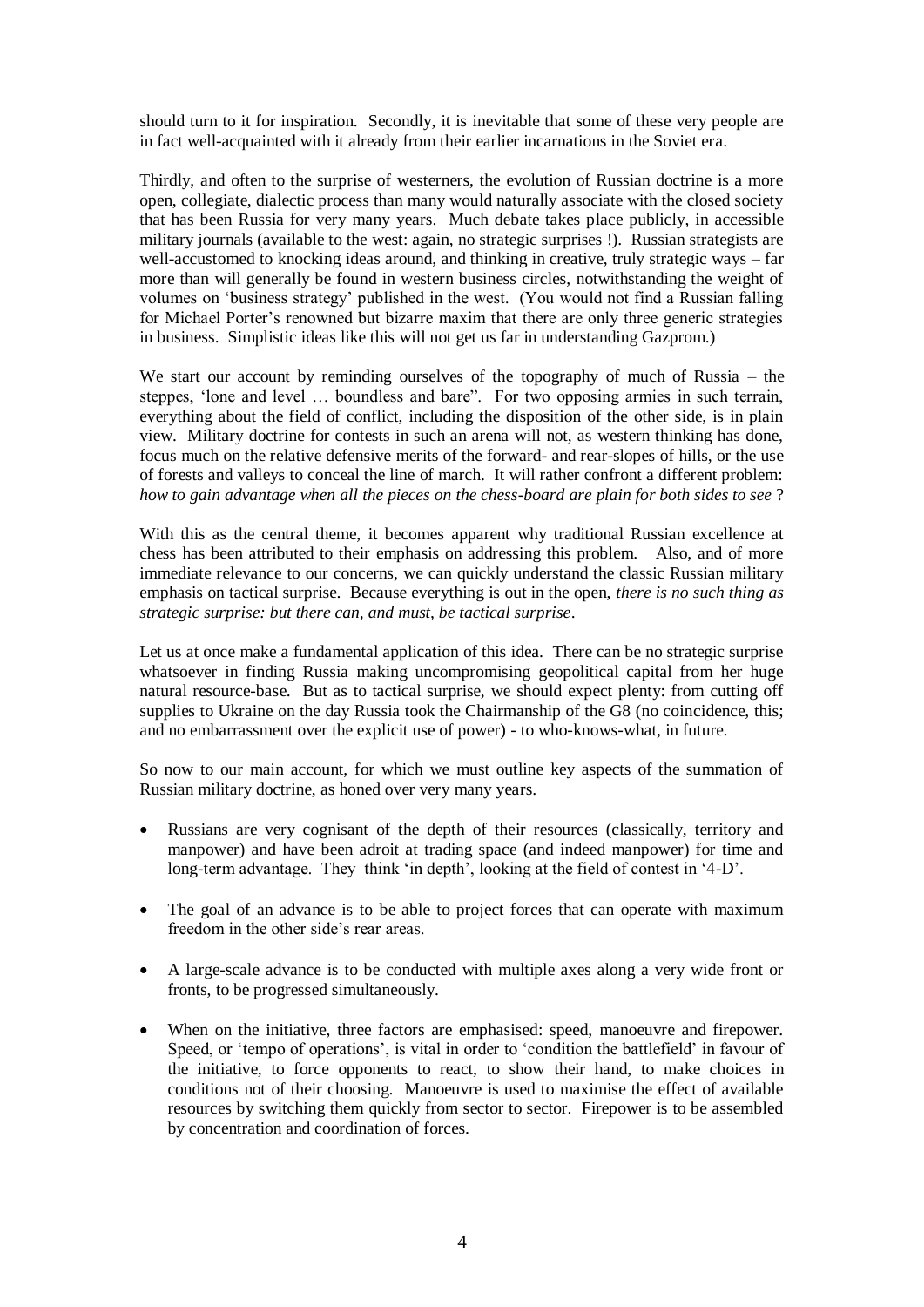- Fortified positions are to be avoided. When 'resistance' is encountered on a particular axis, the opposition is to be 'fixed' (i.e. engaged so as to keep it localised and tied up) and by-passed, using other resources to sweep past it.
- In the same manner, units deployed in early phases of a campaign that become heavily engaged, are to be abandoned: it is better to press on with new forces.
- Coalitions are a source of weakness. Opposing joint ventures should be weakened by seeking to drive wedges between the partners. Conversely, reliance should not be placed on JVs, which should be terminated the moment their usefulness is past its peak.
- Disguising true intentions at the tactical level '*maskirovka*' is a key device.

We firstly map some Gazprom actions of recent years onto this template. Firstly, and on the largest scale (though in slow motion relative to the pace of a military operation) are two great examples of fixing and by-passing resistance, and also of terminating reliance on others. For many years the bulk of Russian gas destined for Europe flowed through the Ukraine, in the *Bratsvo* and *Soyuz* ('Brotherhood' and 'Union') pipelines. Famously, not a little of it was 'diverted' to Ukrainian users without payment. Instead of seeking to force this issue at the point of opposition, and risk having its advance into European markets bogged down, Gazprom bypassed the Ukrainian route by building new pipelines to the north – the Yamal system, until only Italy of its major western customers would really suffer by a halt to supplying gas to / via Ukraine. This was spectacularly carried out in January of this year, despite the upset to Italy. (Note that ENI, Italy's primary importer, still seeks large new joint business opportunities with Gazprom, which has clearly judged its counterparty well.)

Not content with the new Belarus / Poland export route, Gazprom now finds fault with Belarus and is outflanking eastern Europe altogether with an even more northerly, Baltic route, the NEGP, that in 2010 will make its landfall directly in western Europe. It will then have minimised to the full extent its dependency on 'brotherhood'.

On the subject of terminating coalitions, and also abandoning the first echelon of units used in an advance, consider the case of Ruhrgas, for many years the only (west) German importer of Russian gas, which reckoned it had an unique and exclusive relationship with Gazprom in Germany. That is, until the day in 1993 it woke up to find Gazprom had created 'Wingas', a JV with German chemicals company BASF, to import Russian gas, build new pipelines and compete directly with Ruhrgas in its home market. Ten years later, Wingas itself formed a JV called HydroWingas with Norwegian company Norsk Hydro, for the purpose of selling gas in the UK. HydroWingas considered it had exclusivity in the UK as regards marketing gas on behalf of Gazprom or either of the other two shareholders. That was until 2005 when Gazprom announced it would be selling direct in the UK, in competition with the JV: its treatment of 'partners' is fairly unsentimental. (Again, however, E.ON, BASF and Norsk Hydro are all currently supplicants for involvement in new Gazprom projects.)

As for thinking in depth in space and time, note Gazprom's clever use of inter-continental LNG 'swaps' to accelerate its entry to the LNG market in general, and the US domestic market in particular, years ahead of its ability to do this directly with Russian gas.

Now consider our original questions: how is Gazprom able to mount its current range of initiatives ? and what does it all really mean ? The latter question is perhaps the more readily answered, in light of the foregoing. *A large-scale advance is conducted with multiple axes along a very wide front, to be progressed simultaneously* - little comment is required. But we may further ask – what is the goal of the current initiative ? At least one answer is readily suggested by another of the precepts: *the goal of an advance is to be able to project forces*